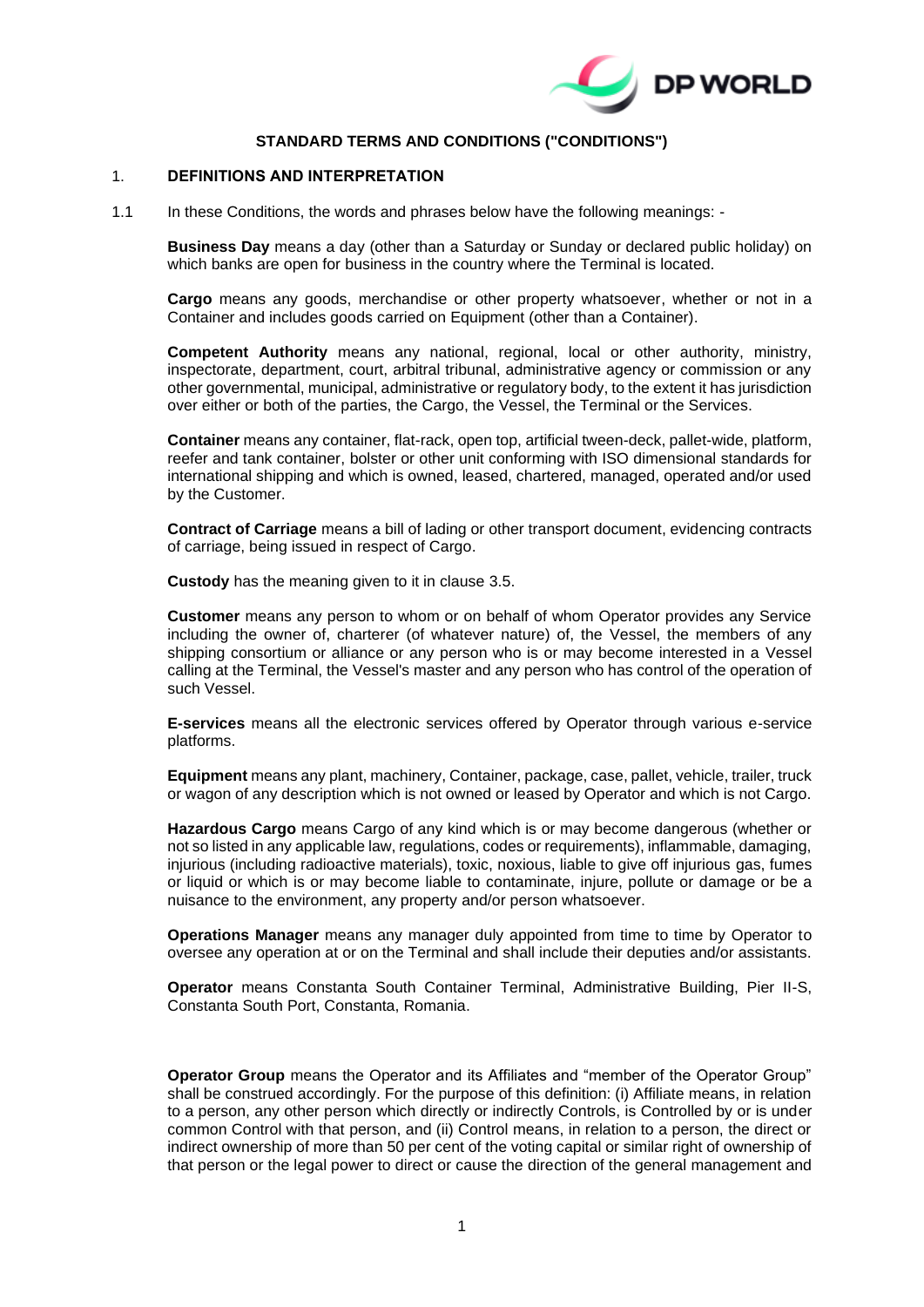

policies of that person whether through the ownership of voting capital, by contract or otherwise, and Controls and Controlled shall be interpreted accordingly.

**Services** means all services and activities performed or arranged, and all the facilities made available, by Operator, in each case whether gratuitous or not.

**SOLAS Convention** shall mean the International Convention for the Safety of Life at Sea 1974 of the International Maritime Organisation as supplemented by the SOLAS Guidelines as amended from time to time.

**SOLAS Guidelines** means the guidelines regarding the verified gross mass of a container carrying cargo (MSC.1/Circ.1475) published by the International Maritime Organization, as amended or updated or replaced from time to time.

**Terminal** means the Container or multi-purpose Terminal operated by Operator in the Constanta South Port, and any land thereon or adjacent thereto leased or otherwise occupied by Operator for the purposes of providing its Services.

**Users** means the (i) Customers and (ii) owner, or any other person who is or may become interested in, or entitled to possession of, the Cargo; (iii) the owner, or any other person who is or may become interested in, or entitled to possession of, the Containers, or in any Equipment; (iv) the owner, or any other person who is or may become interested in, or entitled to possession of, any road or rail vehicle which enters the Terminal; and (v) any person who drives or operates such vehicle and (vi) any person who uses and/or enters the Terminal.

**Vessel** means any ship, container ship, barge, lighter or other ship of any description, including all lashing equipment for the proper securing of Containers, Equipment or Cargo, its gear and all other equipment or other property on board.

**VGM** or **Verified Gross Mass** means the total gross mass of a packed container as obtained by one of the two methods prescribed by the SOLAS Convention and otherwise in accordance with applicable laws.

- 1.2 In these Conditions:
	- 1.2.1 each sub-clause shall be construed severally;
	- 1.2.2 where the context permits, words in the singular shall include the plural and vice versa and words importing any gender shall include all other genders;
	- 1.2.3 where the context permits, any reference to: (i) Containers will include laden and empty Containers; (ii) Cargo will include the Equipment the Cargo is contained or carried on or in and (iii) Equipment will included loaded and empty Equipment;
	- 1.2.4 the words **include(s)** or **including** shall be deemed to have the words "without limitation" following them.
- 1.3 Legislation
	- 1.3.1 If any legislation whether national or international is compulsorily applicable and cannot be derogated from, these Conditions shall, in so far as possible, be construed in accordance with such legislation. If any of these Conditions are found by any competent court or tribunal to be contrary to such legislation, these Conditions shall be varied only to the extent necessary to comply with such legislation<sup>1</sup>.
	- 1.3.2 Nothing in these Conditions shall operate to limit or deprive Operator of any statutory protection, defence, exception or limitation of liability authorised by any applicable laws,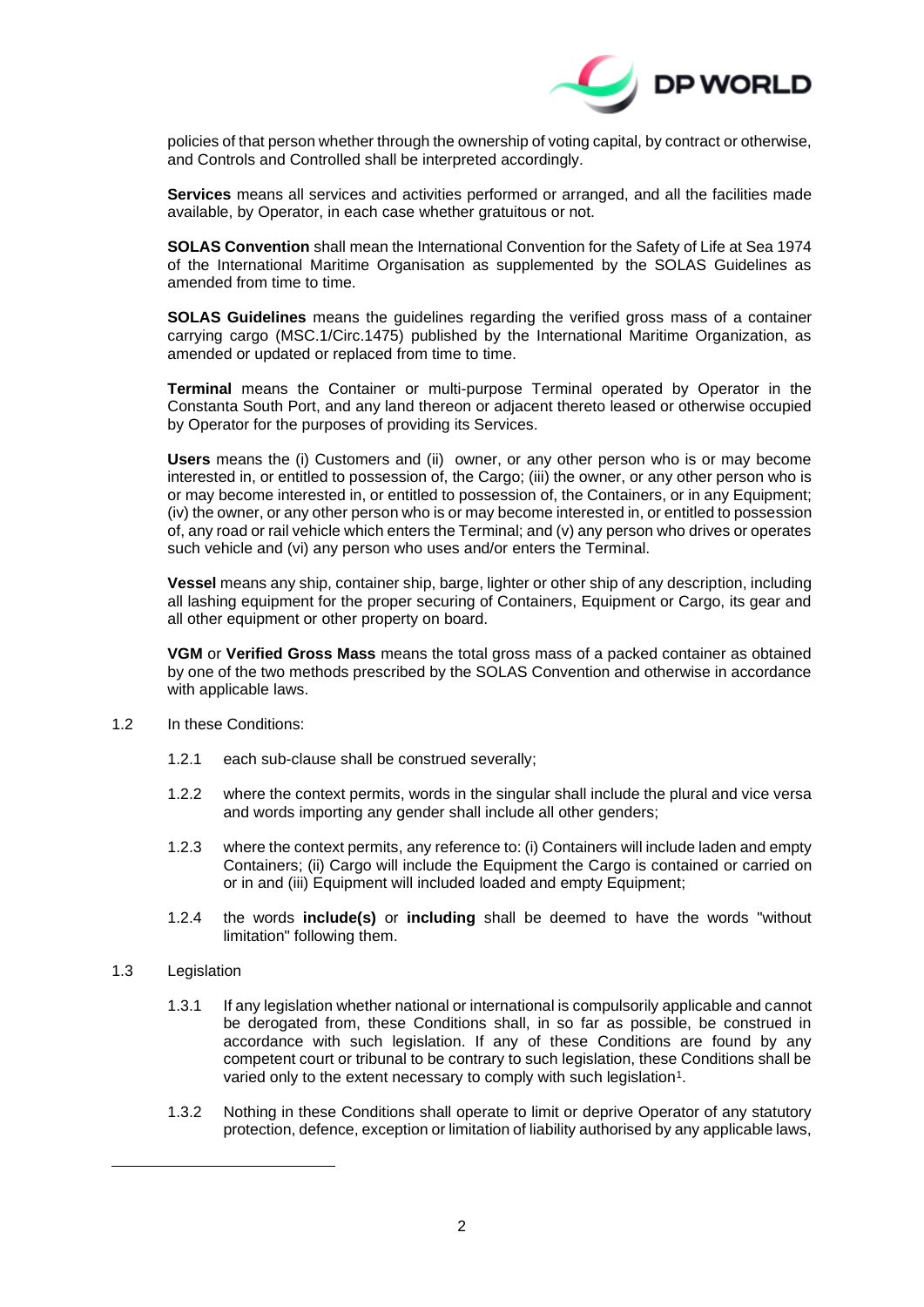

statutes or regulations and Operator shall have the full benefit of such laws, statutes or regulations.

## 2. **APPLICATION OF THESE CONDITIONS**

- 2.1 These Conditions shall apply to:
	- 2.1.1 all Services provided, or made available, by Operator;
	- 2.1.2 the use by any User of the Terminal and/or the facilities at the Terminal;
	- 2.1.3 all Vessels which berth at the Terminal.
- 2.2 In the absence of express acceptance by the User of these Conditions, by receiving or using the Services from Operator, or by using or entering the Terminal, including by berthing any Vessel at the Terminal, the User is deemed to have read, understood and agreed to these Conditions, without amendment.
- 2.3 These Conditions shall apply to the exclusion of any printed (whether in electronic form or otherwise) terms and conditions of any purchase order or other correspondence or documents issued by the User in connection with the Services unless expressly accepted in writing.
- 2.4 There shall be no variation to these Conditions unless expressly agreed by both parties in writing. Any notice to be given under these Conditions must be given in writing to the registered office of Operator or the User or the branch or agency office of the User through which it has dealt with Operator in respect of the Services.
- 2.5 The User represents and warrants that it will bring these Conditions (including the limits, defences, exceptions, liberties and exclusions herein) to the attention of any person who the User may instruct to enter upon the Terminal or otherwise deal with Operator including any subcontractor, agent, employee or other party instructed by the User.
- 2.6 The User shall ensure that it is familiar with, and that it follows, any regulations, instructions or directions issued by Operator, the Operations Manager, any Operator employee or any authorised agent of Operator which relate to the use of the Terminal, entry thereon or the use of any Equipment or Vessel there on or there at.
- 2.7 The User shall ensure that any third party which it might instruct to enter on to the Terminal (including any subcontractor, agent, employee or other party) is familiar with any such regulations, instructions or directions.
- 2.8 If the Customer has appointed an agent, or if Operator reasonably believes that the Customer has appointed an agent, in respect of the Services the Customer shall be deemed to have authorised such agent to act on its behalf in respect of all matters hereunder including to pay to or receive from Operator all sums due under these Conditions unless the Customer notifies Operator to the contrary at any time and Operator shall be entitled to act upon any instruction, request, notice or other communication from such agent without prior reference to the Customer.
- 2.9 The User is solely responsible for, and will indemnify the Operator and hold the Operator harmless from, all and any duties, taxes, imposts, levies, deposits and outlays of whatsoever nature levied by any Competent Authority and/or any expenses incurred in complying with the requirements of any authority in relation to the Cargo, Equipment and/or Vessel.
- 2.10 These Conditions do not create a relationship of employer and employee, principal and agent (except for the limited purpose stated in clause [9.8\)](#page-13-0) or partnership between the Operator and the Customer.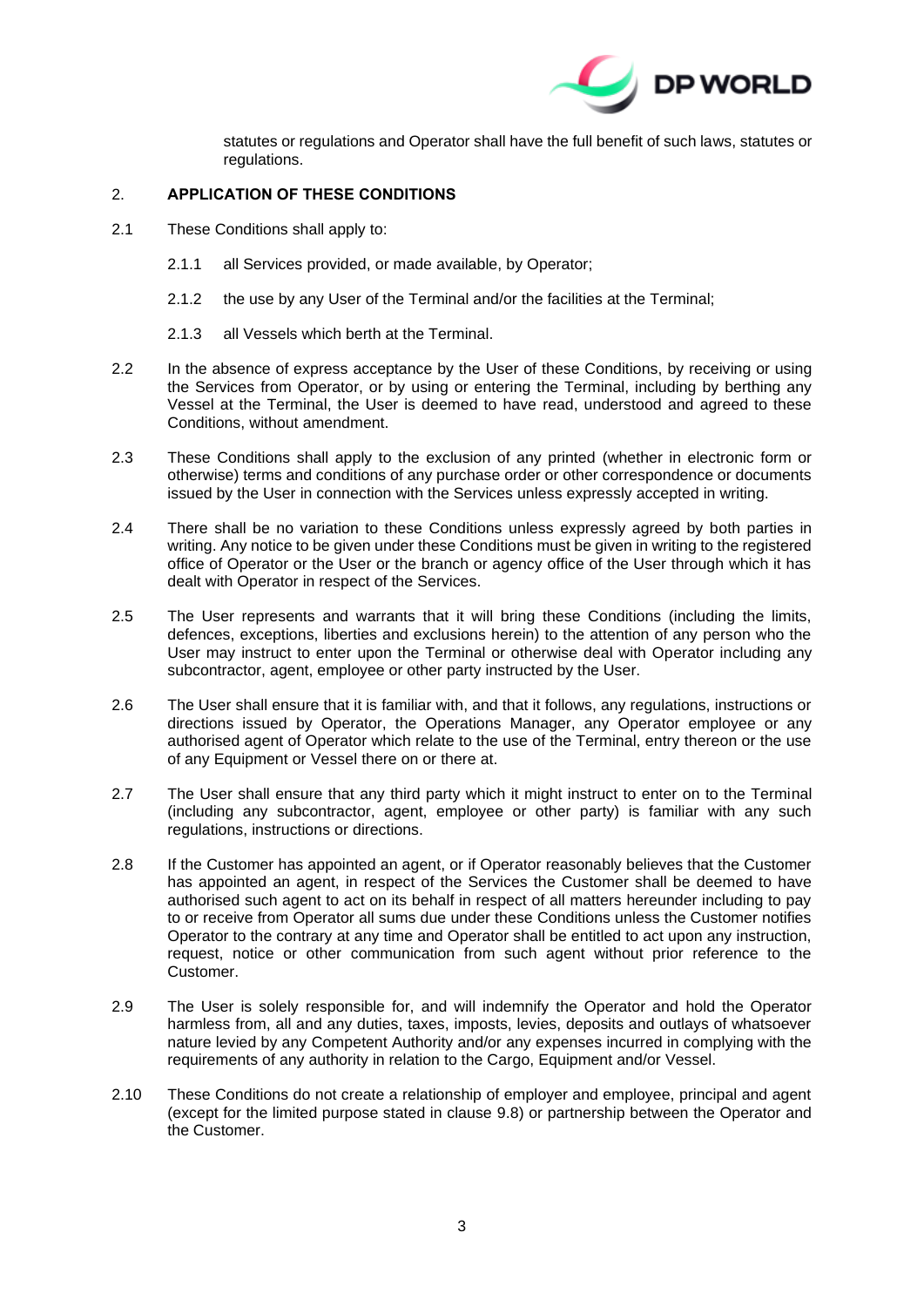

## <span id="page-3-1"></span>3. **SERVICES PROVIDED**

- 3.1 Operator will provide the Services using reasonable care and skill.
- 3.2 Subject to specific written instructions given by the User and accepted by Operator in writing, Operator reserves to itself complete freedom in respect of the means and procedures to be employed in the provision of the Services. Operator may deviate from the User's instructions (whether or not accepted by Operator) in any respect if Operator considers it is necessary in the interest of the User and the User shall reimburse Operator with all reasonable expenses incurred thereby.
- 3.3 Operator will exercise reasonable despatch in providing Services but will not be liable for any delay whatsoever, howsoever caused (including negligence), unless a special arrangement is agreed to the contrary in writing with Operator. If such arrangement is agreed, Operator's liability will be limited in accordance with clause [8.6.5.](#page-11-0)
- 3.4 Operator may, at its discretion, arrange for the Services or any part thereof, to be carried out by one or more sub-contractors or agents on any terms whatsoever. Where such a subcontractor is appointed at the request of the Customer, Operator shall have no liability for the acts or omissions of sub-contractor.
- <span id="page-3-0"></span>3.5 Custody
	- 3.5.1 Containers, non-containerised Cargo and Equipment shall be deemed to be in the custody of Operator:-
		- (a) in respect of import Containers, non-containerised Cargo or Equipment, when the Container, non-containerised Cargo or Equipment is physically lifted off from the Vessel's deck, hold or from the top of other Containers on the Vessel;
		- (b) in respect of export Containers, non-containerised Cargo or Equipment, when the Container, non-containerised Cargo or Equipment is (i) physically lifted off from the truck or wagon by Operator's cargo handling equipment for stacking at the container yard of the Terminal or (ii) detached from the incoming truck;
		- (c) in respect of transhipment Containers, non-containerised Cargo or Equipment, when the Container, non-containerised Cargo or Equipment is physically lifted off from one Vessel's deck, hold or from the top of the Containers on one Vessel.
	- 3.5.2 Containers, non-containerised Cargo and Equipment shall cease to be deemed to be in the custody of Operator: -
		- (a) in respect of import Containers, non-containerised Cargo or Equipment, when the Container, non-containerised Cargo or Equipment is (i) mounted onto the withdrawing truck or wagon by Operator's cargo handling equipment for delivery to the consignee or (ii) attached to the withdrawing truck for delivery to the consignee;
		- (b) in respect of export Containers, non-containerised Cargo or Equipment, when the Container, non-containerised Cargo or Equipment is restowed on the Vessel's deck, hold or on top of another container on the Vessel (as from locking twist locks on board);
		- (c) in respect of transhipment Containers, non-containerised Cargo or Equipment, when the Container, non-containerised Cargo or Equipment is restowed on another Vessel's deck, hold or on top of another container on another Vessel (as from locking twist locks on board).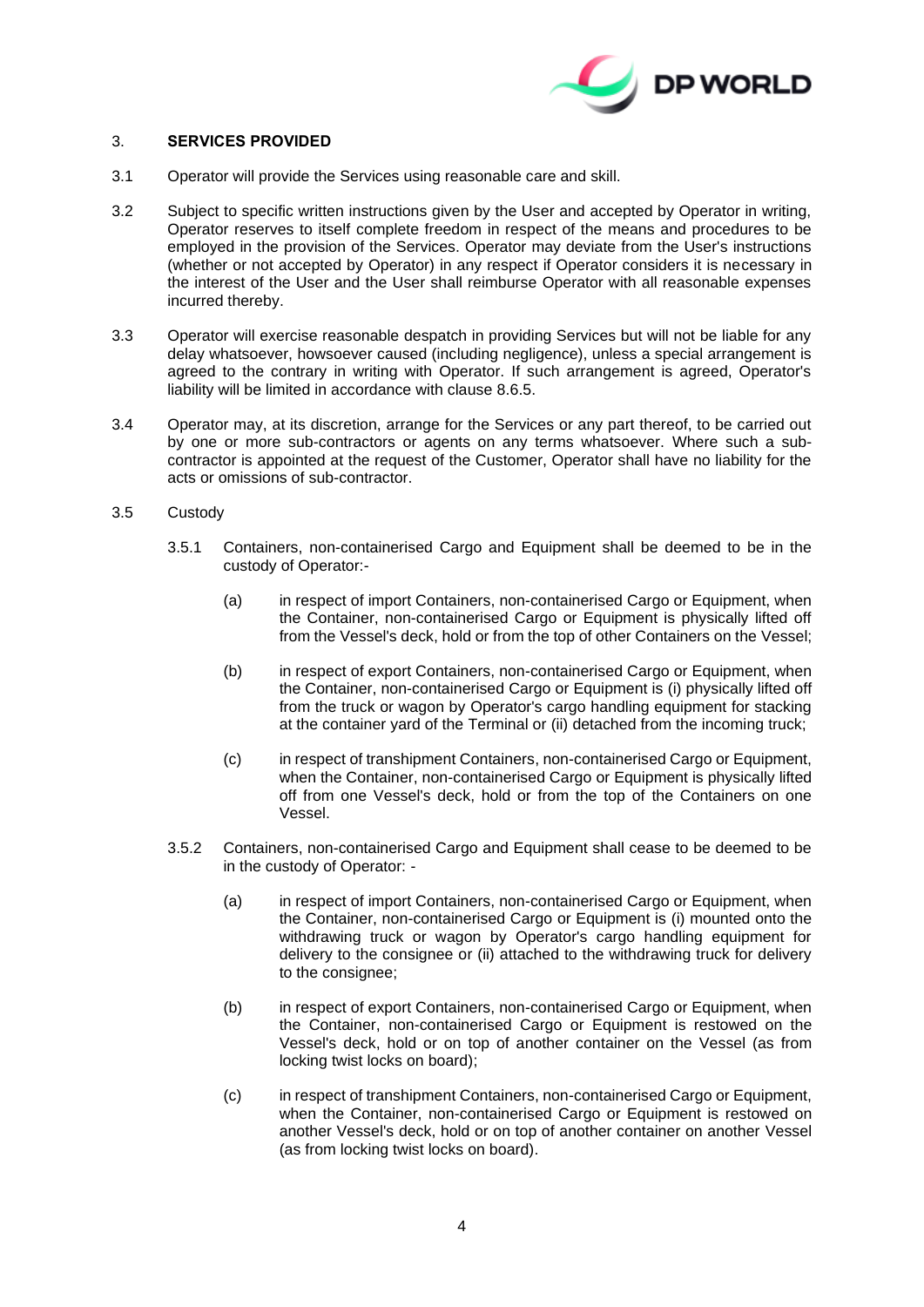

- 3.5.3 With regards to any vehicle which is driven by a passenger using the Terminal as the point of embarkation or disembarkation in connection with travelling on a passenger Vessel ("**Passenger Vehicles**"), the Operator shall only be liable in respect of any damage to or loss of a Passenger Vehicle whilst the Passenger Vehicle is on land within the Terminal. The Operator accepts no liability in respect of such loss or damage after such Passenger Vehicle has crossed the Vessel's loading ramp to embark that Vessel or before such Passenger Vehicle has left the Vessel's loading ramp to disembark that Vessel. The Operator accepts no liability in respect of damage to Passenger Vehicles resulting from the malfunctioning of any apparatus or equipment belonging to a Vessel and used for loading Passenger Vehicles. The Operator accepts no liability in respect of damage to or loss of Passenger Vehicles resulting from the instructions issued to the drivers of those Passenger Vehicles by or on behalf of the Customer or its appointed agent during the embarkation or disembarkation of those Passenger Vehicles.
- 3.6 Without prejudice to any other rights under these Conditions or otherwise, Operator reserves the right, but is under no obligation, to: -
	- 3.6.1 open and/or inspect any Containers, Equipment, Vessel and/or Cargo;
	- 3.6.2 remove Cargo and/or Equipment immediately which the Operator reasonably believes is Hazardous Cargo and to dispose of such Cargo and/or Equipment without notice;
	- 3.6.3 refuse to handle, move or otherwise deal with Cargo or Equipment which in Operator's opinion appear to be or may become Hazardous Cargo;
	- 3.6.4 refuse acceptance of damaged or distorted Containers or Equipment, or of any Container or Equipment which in its opinion is in an unsatisfactory condition;
	- 3.6.5 refuse to handle any Container or Cargo with a weight which exceeds its stated weight or the safe working load of any cargo handling equipment; or
	- 3.6.6 take any action which Operator considers is reasonable to comply with applicable law and/or the lawful requirement of any Competent Authority.
- 3.7 The User shall be responsible for the safe keeping of any data, figures, passwords or other information of any nature entered within the E-services or any other computer or operating system used or operated by or on behalf of Operator or any other party and supplied to the User, its agents or employees which might be used to demand or otherwise facilitate the release of any Cargo or Equipment from Operator.
- 3.8 If Operator releases or allows the release of the Cargo or Equipment to a party who uses correct data, figures, passwords or other information as entered within the E-services or such other computer or operating system, Operator shall have no liability whatsoever for such release unless it can be shown that Operator was negligent in disclosing the data, figures, passwords or other information or in releasing the Cargo or Equipment. The burden of proving that Operator was negligent in the disclosure or release shall rest with the User.
- 3.9 Cargo and Equipment which for any reason whatsoever cannot be delivered at the time of delivery into the Terminal from a Vessel or otherwise will be placed on the quays, or elsewhere within the Terminal at the expense and risk of the User. Operator's charges, including quay rental, will be paid by the User. Details of Operator's charges will be provided to the User upon request.
- <span id="page-4-0"></span>3.10 If the User does not collect any Cargo or Equipment within thirty (30) days of a request from Operator to do so, Operator shall be entitled, without prejudice to any other rights that it may have against the User, to dispose of the Cargo or Equipment in accordance with the procedure set out in clauses [7.9](#page-9-0) to [7.11,](#page-9-1) and thereupon the liability of Operator in respect of the Cargo or Equipment, or that part thereof shall cease.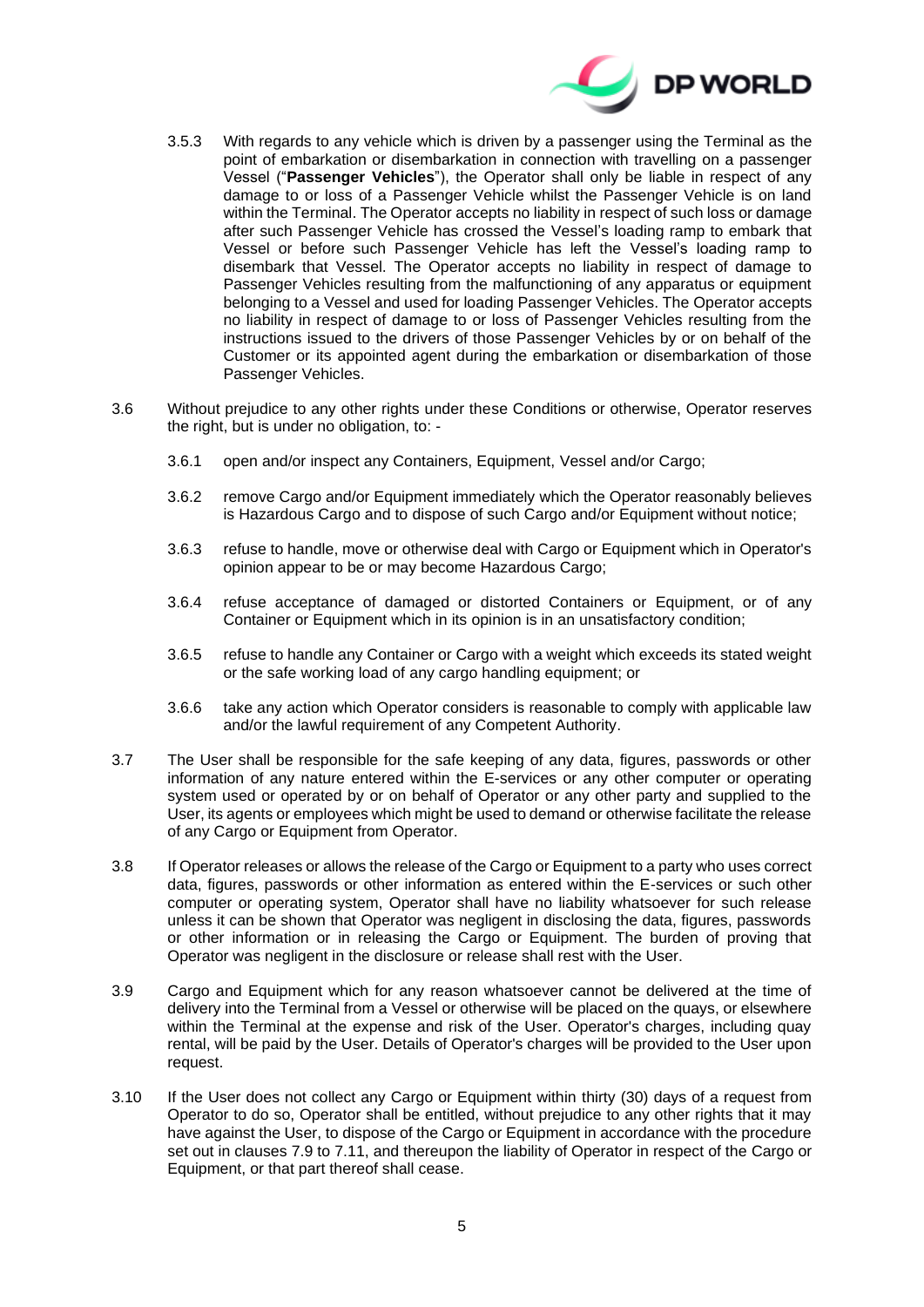

## <span id="page-5-0"></span>4. **USER WARRANTIES AND OBLIGATIONS**

- 4.1 The User represents and warrants that:
	- 4.1.1 it is either the owner of the Cargo, the Equipment or Vessel or that it is authorised by the owner and/or other persons interested in, or entitled to possession of, the Cargo, the Equipment or the Vessel to accept these Conditions not only for itself but also as agent and/or trustee for and on behalf of the owner or other persons interested therein, or entitled to possession thereof;
	- 4.1.2 its servants (and those of any agents or independent contractors it may engage) are trained and competent to carry out the tasks at any time assigned to them in relation to the giving of any instructions to Operator or the inputting of any information into any electronic service or system operated, managed or utilised by Operator (which shall include the E-services platforms) whether such instruction or input of information is given in writing, verbally or by any electronic or any other means whatsoever and that such persons have the full authority to give such instructions or input such information;
	- 4.1.3 all the documentation and information provided by or on behalf of the User in relation to the Cargo, Equipment and/or Vessel is full and accurate and is sufficient to enable Operator to handle them safely and in full compliance with applicable laws;
	- 4.1.4 none of its activities conducted whilst at the Terminal violate any applicable anti-slavery and human trafficking laws, statutes, regulations and codes in force from time to time; and
	- 4.1.5 it has complied with all relevant local, national and international legislation and regulations relating to the carriage, handling and movement of the Cargo or Equipment and Operator accepts no responsibility whatsoever for the failure of the User to comply with such local, national or international legislation or regulations or the consequences of such failure.
- 4.2 Unless otherwise specified in writing to the Operations Manager before the Cargo or Equipment is delivered to the Terminal, the User represents and warrants that any Cargo or Equipment which it delivers, directs to or causes to be upon the Terminal:
	- 4.2.1 does not include, or is not, Hazardous Cargo;
	- 4.2.2 is not infested, verminous, rotten or subject to fungal attack and not liable to become so while at the Terminal;
	- 4.2.3 is not over-heated or under-heated or liable to become so while at the Terminal;
	- 4.2.4 requires for its safekeeping no special protection (other than as may be agreed in writing between Operator and the User) arising from vulnerability to heat, cold, moisture, salt, pilferage or proximity to other Cargo or from flammability but will remain safe if left standing in the open or at the Terminal or in covered accommodation if agreed in writing with Operator;
	- 4.2.5 contains no unauthorised controlled drugs, contraband, prohibited or stolen goods, pornographic or other illegal material or substances;
	- 4.2.6 is properly and sufficiently packed in accordance with all local, national or international legislation or regulations from time to time applicable and the codes of conduct, practice directions and regulations of the International Maritime Organisation;
	- 4.2.7 is properly and sufficiently prepared, marked, packed, stowed, documented and labelled for all carriage, handling, movement and other operations or transactions affecting them; and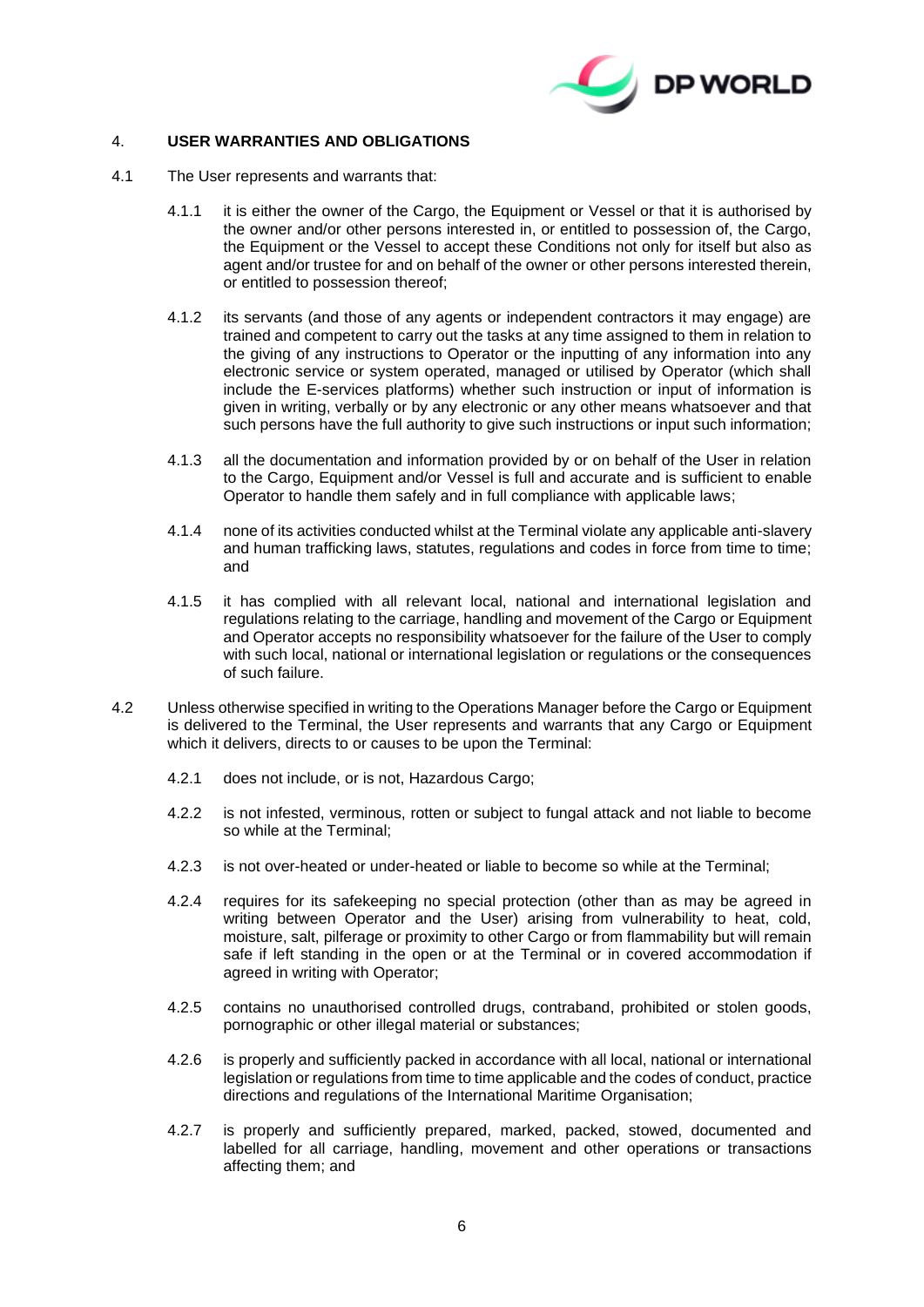

- 4.2.8 is fit for their intended purpose and in a fit and proper condition to be handled or otherwise dealt with by Operator.
- 4.3 The User will immediately inform the Operations Manager of any occurrence or incident which might affect the safe and efficient operation of Operator or other persons using the Terminal and take, at its own cost, such reasonable steps to control or eliminate any danger or inconvenience as may be required by Operator. Without prejudice to the foregoing, the User shall indemnify and hold Operator harmless from and against any costs, fines, claims, indemnities or other losses of whatever nature arising from such occurrence or incident unless the occurrence or incident has been caused by the negligence of Operator.
- <span id="page-6-0"></span>4.4 All manifests, delivery orders, sub-orders, shipping notes/advices, consignment notes, documents of title, Cargo handling instructions and orders for any Services provided by Operator which are necessary for Operator's safe and efficient handling of the Cargo, Equipment or Vessel and/or compliance with any obligation imposed by government or regulatory authorities or any similar regulations, rules or requirements must accompany (where required) the Cargo, Equipment or Vessel and be lodged with the Operations Manager or Eservices platforms before the Services are required to be performed. Any order given verbally must be confirmed in writing as specified above.
- 4.5 The User will be solely responsible for complying, and will comply, with all formalities, procedures, regulations, bylaws and guidance prescribed by any Competent Authority which apply to the Cargo, Equipment or Vessel and/or the use of Terminal.
- 4.6 Subject to alternative arrangements being agreed in writing with Operator any standard shipping note, dangerous goods note (where appropriate), temperature control document, or other document accompanying the Cargo or Equipment as required in clause [4.4](#page-6-0) must specify marks and number of packages, description of Cargo, gross weight, any weight imbalances, cubic measurement, the name of any Vessel or port to which the Cargo are to be shipped (where appropriate), any special carriage or storage requirements in relation to the Cargo and the name and address of the User or company to whom charges are to be rendered.
- 4.7 A standard shipping note or dangerous goods note in respect of Hazardous Cargo must be clearly endorsed to that effect and the User shall provide all information, including the IMDG Class and the UN number, necessary for Operator to perform its obligation in connection with such Hazardous Cargo in accordance with all applicable laws, regulations and/or requirements. The User shall ensure that the Cargo is labelled, and the Containers or Equipment distinctly marked, in accordance with applicable laws, regulations and/or requirements.

## <span id="page-6-1"></span>5. **CUSTOMER WARRANTIES AND OBLIGATIONS**

- 5.1 The Customer shall provide all the documents and information detailed at least 8 hours before the estimated time of arrival of the Vessel.
- 5.2 The Customer will be deemed to have familiarised itself with and considered all conditions which could affect arrival, mooring, manoeuvring, unmooring and departure of any Vessel at the Terminal, including data relating to the Terminal and its surroundings, the minimum water depth (at any state of the tide) and any physical, surface and sub-surface condition and to have taken into account climatic condition (**Site Conditions**). The Customer acknowledges that Operator gives no warranty whatsoever in respect of the Site Conditions and it shall have no liability whatsoever and howsoever arising in respect of the Site Conditions.
- 5.3 The Customer shall use reasonable skill and care when berthing the Vessel at the Terminal.
- 5.4 The Customer warrants and represents to ensure that the Vessel is operated in compliance with all applicable laws and international standards with respect to safety, stability, seaworthiness, fitness for purpose and security including, without limitation, regulations introduced pursuant to the ISPS Code.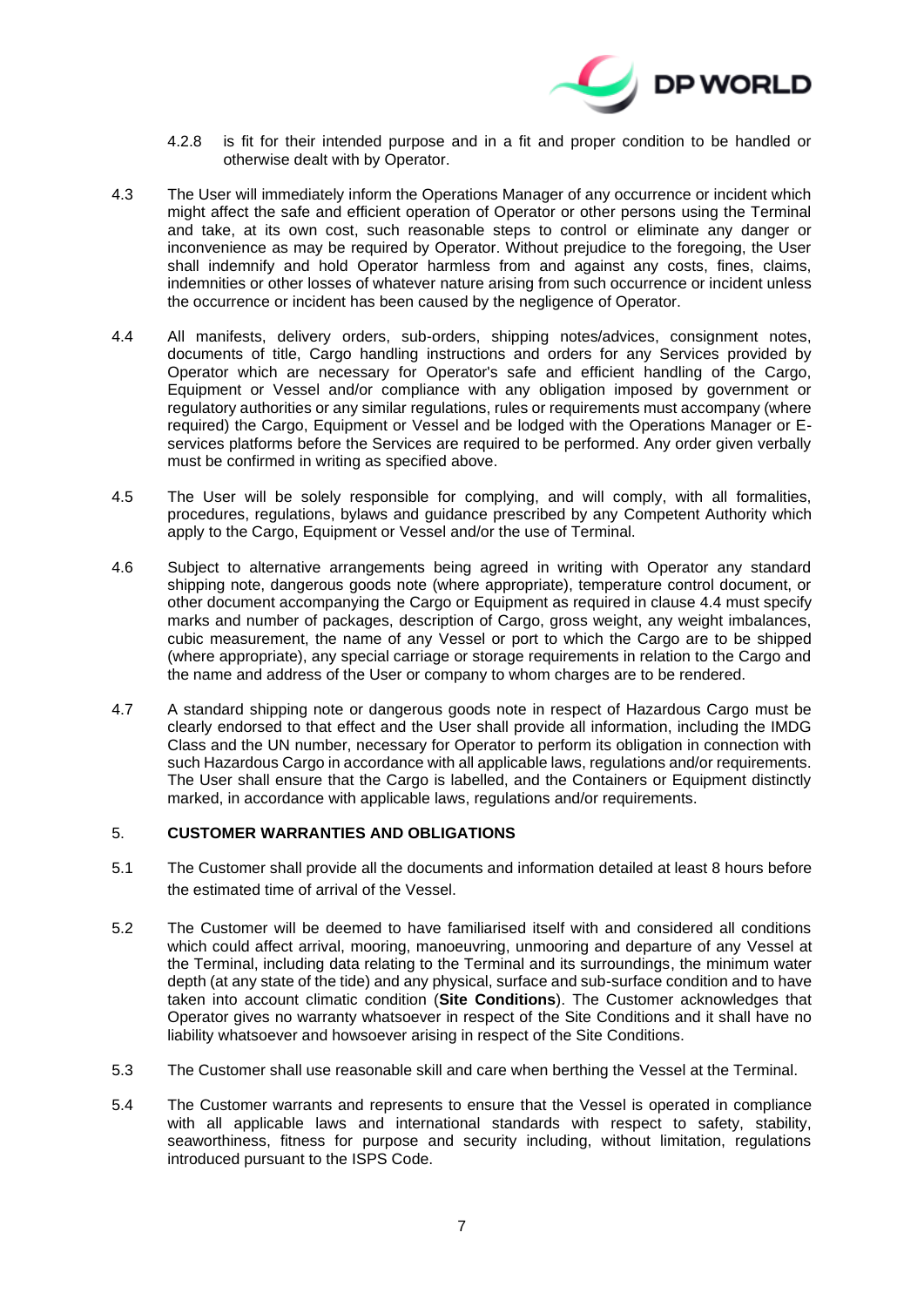

- 5.5 At all times when a Vessel is berthed at the Terminal, the Customer shall ensure that the Vessel:
	- 5.5.1 furnishes adequate lighting and safe ingress and egress (for the Operator's personnel);
	- 5.5.2 maintains appropriately qualified and experienced officers and crew aboard in order to maintain an alert watch and respond to emergencies and to enable Operator to provide the Services;
	- 5.5.3 maintains engines in a state of readiness to respond to emergency situations and to avoid delays in vacating the berth; and
	- 5.5.4 its crew members adhere at all times to all health and safety rules of Operator notified to the Customer from time to time.

## <span id="page-7-1"></span>6. **SOLAS AND CONTAINER VGMS**

- 6.1 The User's attention is drawn to the SOLAS Convention, and to the VGM Procedures followed in order to address the SOLAS Convention and the need to provide a VGM for every export shipment loaded from the Terminal.
- 6.2 The User represents and warrants that it shall comply with the VGM Procedures and shall either supply to Operator and to any other relevant party a VGM or instruct Operator to provide a VGM in accordance with Operator's VGM Procedures.
- 6.3 If, and to the extent that, the User fails to comply with Operator's VGM Procedures, or where Operator reasonably believes that the VGM provided by or on behalf of the User is inaccurate or incomplete:
	- 6.3.1 Operator may, in its absolute discretion, but shall not be obliged to, arrange for a VGM to be provided and the User shall be responsible for any costs or charges arising in relation to the provision of such VGM;
	- 6.3.2 Operator may withhold the Cargo and any Container from shipment and arrange the storage of such Cargo and Container at the sole expense and risk of the Customer; and
	- 6.3.3 the User shall pay any charges which Operator may raise in relation to the relevant Cargo or Container.
- 6.4 The User agrees that Operator may disclose the VGM to any party which may require disclosure of the VGM for any reason including the Maritime and Coastguard Agency and any carrier or service provider interested in or concerned with the carriage or handling of the Cargo or Container.
- 6.5 The User represents and warrants that it is the shipper of the Cargo or Container for the purposes of the SOLAS Convention or that it is authorised by such shipper to instruct Operator to perform the Services in accordance with Operator's VGM Procedures.
- 6.6 The User shall pay any charges which Operator may raise in relation to its VGM Procedures and the User agrees to pay such charges.

#### <span id="page-7-2"></span>7. **CHARGES, EXPENSES AND LIENS**

<span id="page-7-0"></span>7.1 Unless otherwise agreed in writing, the Customer shall be charged the published tariffs in force from time to time for all Services provided and all charges shall be paid immediately upon presentation of an invoice whether this be before or after the Services have been provided (and in any event, no later than five (5) days following the invoice date).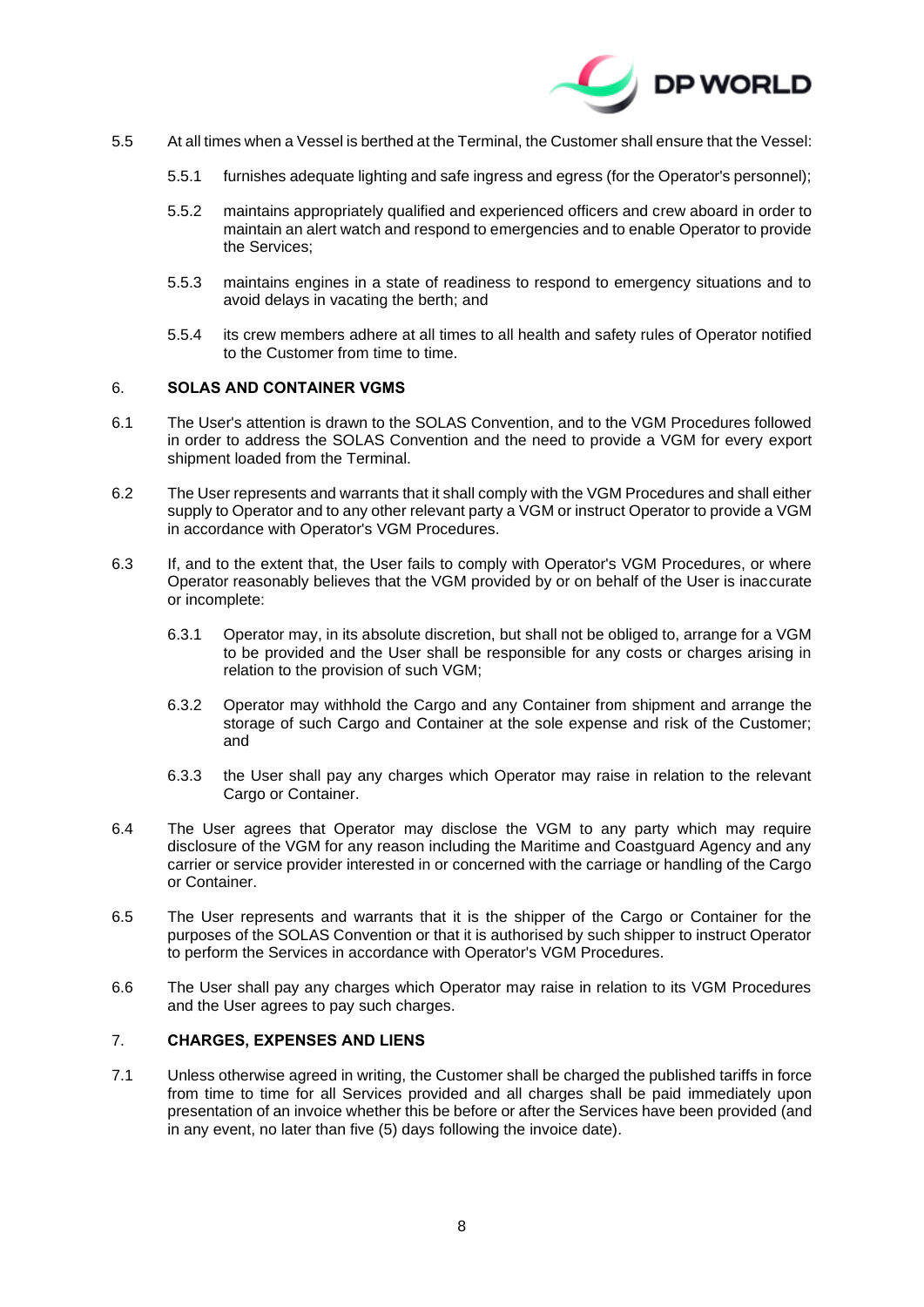

The Customer shall confirm to Operator within three (3) Business Days after receipt by the Customer, the accuracy of actual Vessel working information provided by Operator to the Customer for invoicing purposes.

- 7.2 The Customer shall pay to Operator in cash or as otherwise agreed all sums immediately when due without reduction or deferment on account of any claim, counterclaim, deduction, abatement or set-off.
- 7.3 Operator may charge the Customer interest on any overdue amount, being the higher of: (i) interest of 1% per month (pro rata) on the total amount overdue; and (ii) interest calculated daily at the lending rate (as charged on the due date by the central bank of the country in which the Terminal is located) plus 3% a year, in each case, from the due date until the date of payment. Without prejudice to the foregoing, the Operator shall also be entitled to charge a fixed fee of 2% on any overdue amount.
- 7.4 Notwithstanding any agreement by Operator to collect charges from any person other than the Customer, the Customer shall remain liable to Operator for payment of all charges when due.
- 7.5 The granting of any credit by Operator (including any credit terms shown on any invoice or the credit terms applied by clause [7.1\)](#page-7-0) hereof shall be at the absolute discretion of Operator.
- 7.6 If the Customer fails to make any payment on the due date or if the Customer becomes insolvent or goes into liquidation, either compulsory or voluntary (save for the purposes of reconstruction or amalgamation), or if an administrator, administrative receiver or receiver is appointed in respect of the Customer and/or the whole or part of the Customer's assets, or if the Customer makes any assignment for the benefit of, or composition with its creditors generally or is subject to an equivalent or analogous insolvency event in any jurisdiction:
	- 7.6.1 all and any sums owed by the Customer to Operator shall become immediately payable, whether or not such sums are subject to a credit agreement (which shall, for the avoidance of doubt, include the payment terms shown on Operator's invoices and any credit terms applied by clause [7.1\)](#page-7-0); and
	- 7.6.2 Operator may, without prejudice to any other right or remedy available to it, delay or suspend Services, refuse to provide Services or cancel any or all orders for Services with the Customer.
- <span id="page-8-0"></span>7.7 Operator shall have:
	- 7.7.1 a general lien on all Cargo, Equipment and/or Vessels <sup>2</sup> and any documents relating thereto in respect of which Operator is providing Services or which come into the possession or control of Operator to secure the payment by the Customer of all charges and liabilities whatsoever due at any time from the Customer to Operator under these Conditions; and
	- 7.7.2 a particular lien (or equivalent possessory security rights permitted by local law) on all Cargo, Equipment or Vessels in Operator's possession.
- 7.8 Operator may exercise its lien at any time and at any place in its sole discretion, whether the Services are completed or not and with or without notice. Upon Operator exercising its lien under clause [7.7](#page-8-0) hereof, storage charges shall apply to any Cargo, Equipment or Vessel held subject to the lien. Moreover, other charges such as, but not limited to, equipment demurrage and rental charges may accrue. Operator's lien shall extend to cover such storage charges and other expenses of exercising its lien (including any costs incurred in enforcing and preserving its lien and in recovering or attempting to recover any sums due from the Customer) and any sums due.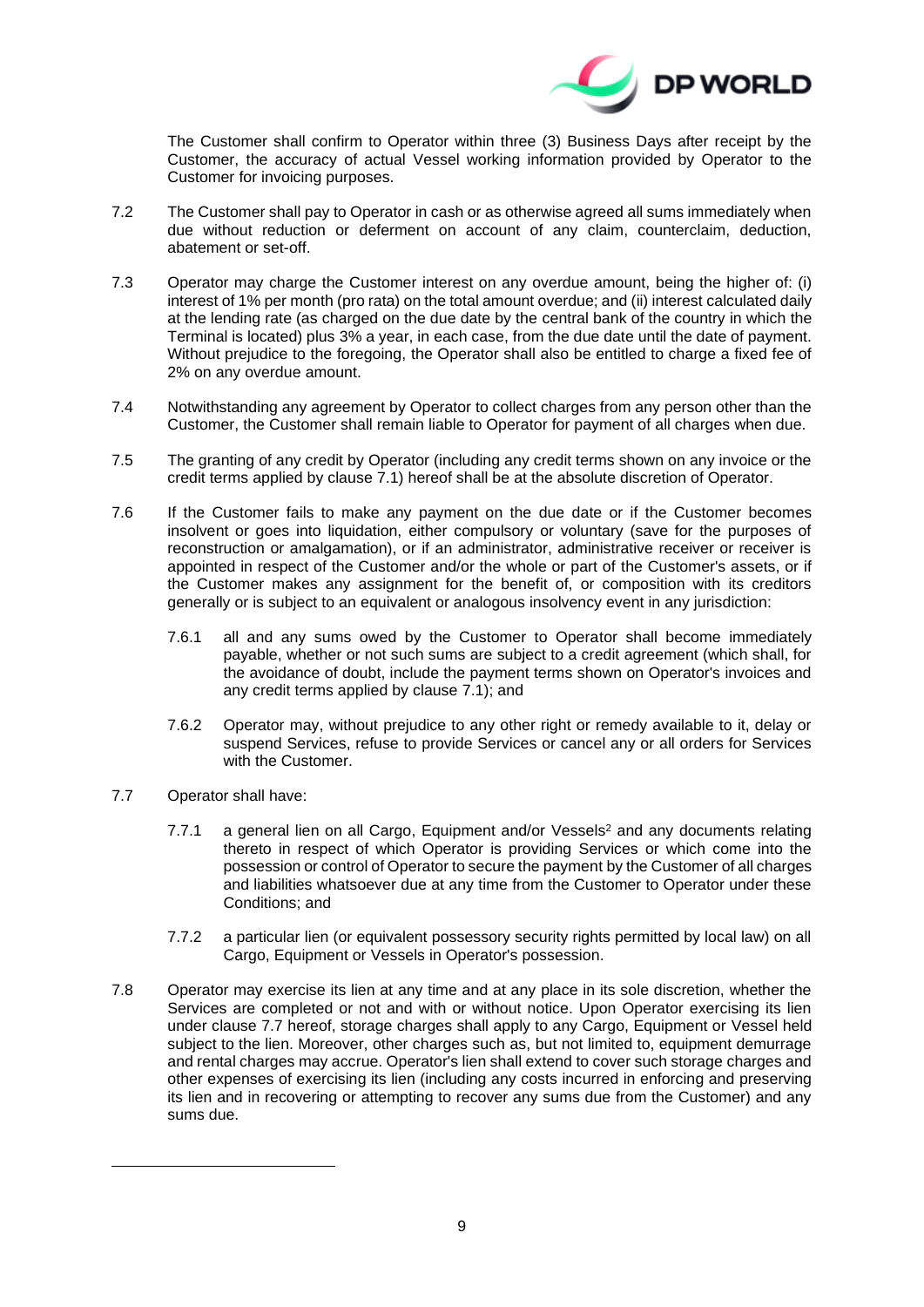

- <span id="page-9-0"></span>7.9 Once a lien under clause [7.7](#page-8-0) has been exercised, or where clause [3.10](#page-4-0) applies, and upon giving the Customer at least fourteen (14) days written notice, Operator may sell, dispose of or otherwise deal with the Cargo, Equipment or Vessel as agents for and at the expense of the Customer and apply the proceeds towards the payment of any sums due from the Customer.
- 7.10 Upon accounting to the Customer for any balance remaining after payment of any due sums and the costs of and associated with the storage and other expenses Operator shall be discharged from any liability whatsoever in respect of the Cargo, the Equipment or the Vessel.
- <span id="page-9-1"></span>7.11 The notice period for the sale, disposal or dealing with the Cargo, Equipment or Vessel in clause [7.9](#page-9-0) above shall not apply where the Cargo, Equipment or Vessel are likely to perish, deteriorate, reduce in value or damage other Cargo, Equipment or Vessels or property or if Operator considers them to be a danger or hazard to life or the environment. In such circumstances, the right to sell, dispose or otherwise deal with the Cargo, Equipment or Vessel shall arise immediately upon the sum becoming due. Operator shall take reasonable steps to notify the Customer or other persons interested in the Cargo, Equipment or Vessel of its intention to sell, dispose or otherwise deal with the Cargo, Equipment or Vessel.
- 7.12 Operator is not obliged to provide any Services unless complete information has been provided by the Customer in accordance with these Conditions. In cases of: (a) unannounced or not timely announced changes or (b) in the absence of a written acceptance by Operator of such change and no cancellation of the change request; Operator shall be entitled at its discretion to accommodate the changes or provide the Services as initially agreed. In case Operator accommodates the change, the rates as agreed between the parties or, in the absence of such agreement, the published tariff, shall be subject to an additional charge ("Change Request Surcharge") and Operator reserves the right to claim reimbursement of any additional costs that result from the provision of Services in excess of the Change Request Surcharge.

## <span id="page-9-2"></span>8. **DEFENCES AND LIABILITY LIMITS**

- 8.1 Operator's liability for any loss or damage to the Cargo, Equipment and/or Vessel shall be determined and limited in accordance with the provisions of clauses [3,](#page-3-1) [8](#page-9-2) an[d 9.](#page-11-1)
- 8.2 Operator will not be responsible for the security or safety of any Vessel while tied up at the Terminal.
- 8.3 Operator shall not be liable for any loss, damage, delay, non-performance, error or omission whatsoever (including for any loss or damage to Cargo, Equipment and/or Vessel) arising directly or indirectly from the following categories of event: -
	- 8.3.1 acts of God including storm, tempest, flood, lightning strike or extreme adverse weather conditions;
	- 8.3.2 nuclear explosion, radioactive, biological or chemical contamination;
	- 8.3.3 landslides, earthquakes and tsunamis;
	- 8.3.4 epidemic, pandemic, plague or quarantine;
	- 8.3.5 blockade or closure of the port;
	- 8.3.6 the nature of the Cargo and/or Equipment and/or Vessel exposing them to total or partial loss or damage due to breakage, rust, decay, desiccation, leakage, wastage, inherent or latent defect or vice or natural deterioration;
	- 8.3.7 insufficiency or inadequacy of marks or numbers on the Cargo and/or Equipment and/or Vessel or the packaging of the Cargo or Equipment;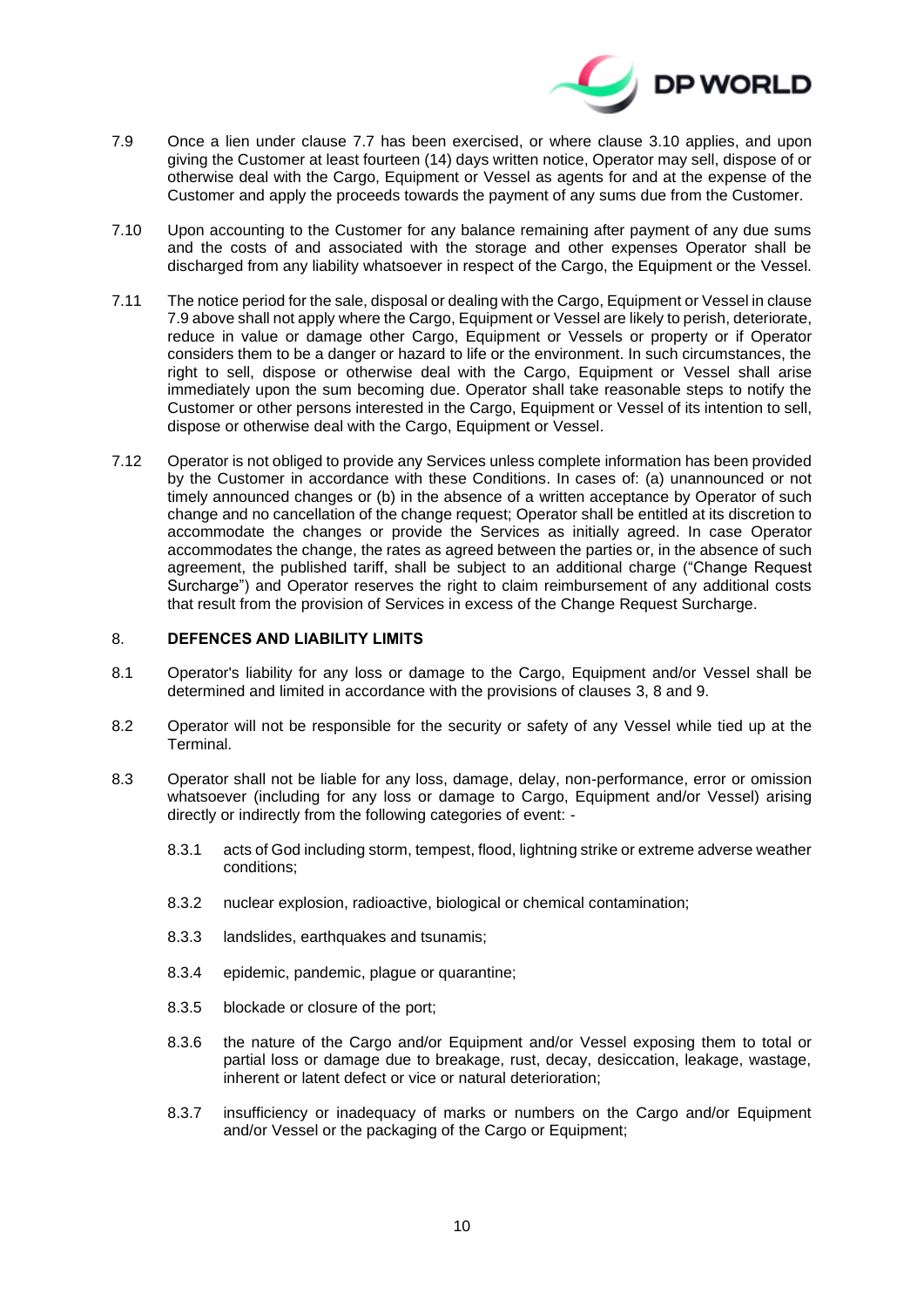

- 8.3.8 shortage of berth space, labour, plant deficiency, fuel or power or insufficient depth of water at any berth or the approaches thereto, other than those caused by or directly attributable to the Operator;
- 8.3.9 strikes, lock-out or other industrial action affecting the Terminal and/or the Terminal Services, other than those caused by or directly attributable to the Operator;
- 8.3.10 lack of or defective condition of packaging;
- 8.3.11 war (whether declared or not), civil war, rebellion, invasion, embargo, military coup, revolution or armed conflict on a national scale;
- 8.3.12 sabotage, criminal damage, terrorism, piracy but only when any of the Services are directly affected;
- 8.3.13 riot, civil commotion, insurrection on a massive or national scale;
- 8.3.14 compliance with any law, order, rule or regulation of any Competent Authority, acts of any governmental or super-national authority;
- 8.3.15 expropriation or nationalisation of Operator's assets;
- 8.3.16 power outage at the Terminal other than those caused by or directly attributable to the Operator;
- 8.3.17 catastrophic impact on the Operator's information technology ecosystem (software and hardware), including malicious cyber-attacks or cyber terrorism; and
- 8.3.18 any other cause or event which is outside the control of Operator, could not be avoided, prevented or overcome with reasonable foresight, prudence and diligence and materially prevents, hinders or delays performance of all or a material part of Operator's obligations under these Conditions.
- 8.4 In respect of loss or damage to Cargo, Operator (or any other party for whom Operator is responsible) shall, in addition and at its option, be entitled to avail itself of the defences, limitations and exclusions of liability which are available to the Customer under the Contract of Carriage which has been issued in respect of Cargo carried by the Customer.
- 8.5 Operator shall not be liable for loss of or damage to any Vessel, Equipment or Cargo unless the User can establish that the loss or damage was directly caused by Operator or any other party for whom Operator is responsible whilst (i) in respect of Cargo or Equipment, the same was in the Custody of Operator or any other party for whom Operator is responsible or (ii) in respect of the Vessel, the same was at the Terminal. If the loss or damage was contributed to by the act or omission of the User or any other person, Operator shall be exonerated from liability to the extent that such act or omission contributed to the loss or damage.
- <span id="page-10-0"></span>8.6 The liability of the Operator under these Conditions shall not exceed the financial limits set out below for the specified category of loss or damage provided that the maximum liability of the Operator arising out of any single incident or series of related incidents or series of incidents arising from a common cause, or breach of these Conditions, shall not in any case exceed fifteen million USD (\$15,000,000):
	- 8.6.1 in the case of damage to a Vessel, a maximum of US\$15,000,000;
	- 8.6.2 in the case of physical loss or damage to a Container, or a Container and its ancillary equipment, the lesser of (i) depreciated value and (ii) the reasonable cost of repairs of the Container, provided that in no circumstance shall the Operator's liability exceed:
		- (a) two thousand five hundred US Dollars (\$2,500) in the case of any regular twenty foot (20') dry Container;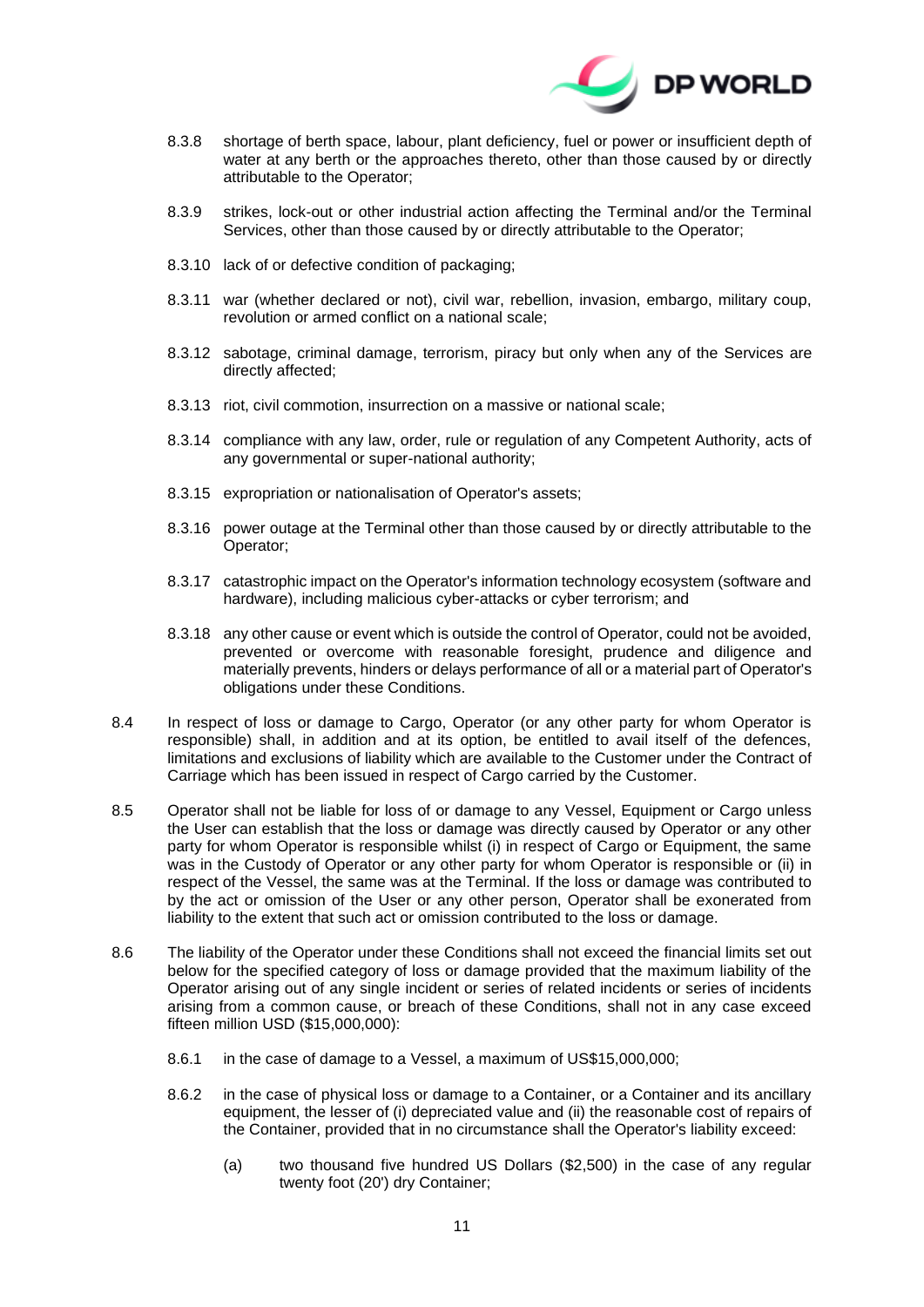

- (b) three thousand nine hundred US Dollars (\$3,900) in the case of any regular dry Container of more than twenty foot (20') in length;
- (c) twenty five thousand US Dollars (\$25,000) in the case of any twenty foot (20') reefer Container;
- (d) thirty two thousand US Dollars (\$32,000) in the case of any reefer Container of more than twenty foot (20') in length;
- (e) thirty nine thousand US Dollars (\$39,000) in the case of any 'Super Freezer';
- (f) thirty thousand US Dollars (\$30,000) in the case of any tank Container;
- (g) five thousand US Dollars (\$5,000) in the case of any twenty foot (20') Container which is not a regular dry, reefer or tank; and
- (h) eight thousand four hundred US Dollars (\$8,400) in the case of any Container of more than twenty foot (20') in length which is not a regular dry, reefer or tank.

The depreciated value of the Container shall be calculated on the basis of the respective value above with a straight-line depreciation of five point five per cent (5.5%) per annum from the date of manufacturing as per the Container's container safety certificate until the day before the incident.

- 8.6.3 in the case of any other Equipment owned or operated by the Customer not previously referred to in this clause, the lesser of (i) the depreciated value and (ii) the reasonable cost of repairs of the Equipment, provided that in no circumstance shall Operator's liability exceed twenty-five thousand USD (\$25,000) per item;
- 8.6.4 in the case of physical loss or damage to Cargo (i) where the Customer is acting as a carrier the Customer's liability to its customer under the Contract of Carriage or (ii) in all other cases the lesser of (A) the reasonable repair cost or replacement cost (with an item of the same age and in the same condition) of the Cargo; and (B) 2SDRs per kilo of gross weight of the Cargo lost or damaged, in each case provided that Operator's liability shall not exceed:
	- (a) in the case of containerised Cargo: seventy-five thousand USD (\$75,000) per Container; and
	- (b) in the case of non-containerised Cargo, including Cargo carried on Equipment (other than a Container): fifty thousand USD (\$50,000) arising out of any single incident;
- 8.6.5 in the case of all other claims, a sum equal to the charges paid to Operator for the Services in respect of which the claim arose.
- <span id="page-11-2"></span><span id="page-11-0"></span>8.7 Save as set out in clause [8,](#page-9-2) Operator shall not have any liability for any loss of or damage arising out of or in connection with these Conditions, performance or any failure to perform the Services howsoever arising (whether caused by negligence or otherwise).
- 8.8 If the User requires the limits of liability in clause [8.6](#page-10-0) to be increased, the User shall request such increase in writing from Operator. No such increase shall be binding upon Operator unless agreed by an authorised officer of Operator. Operator shall consider any such request in its absolute discretion and may agree to such a request subject to any terms which it considers appropriate including, but not limited to, an increase in the charges raised by Operator in relation to the relevant Services.

## <span id="page-11-1"></span>9. **GENERAL LIABILITY PROVISIONS AND INDEMNITY**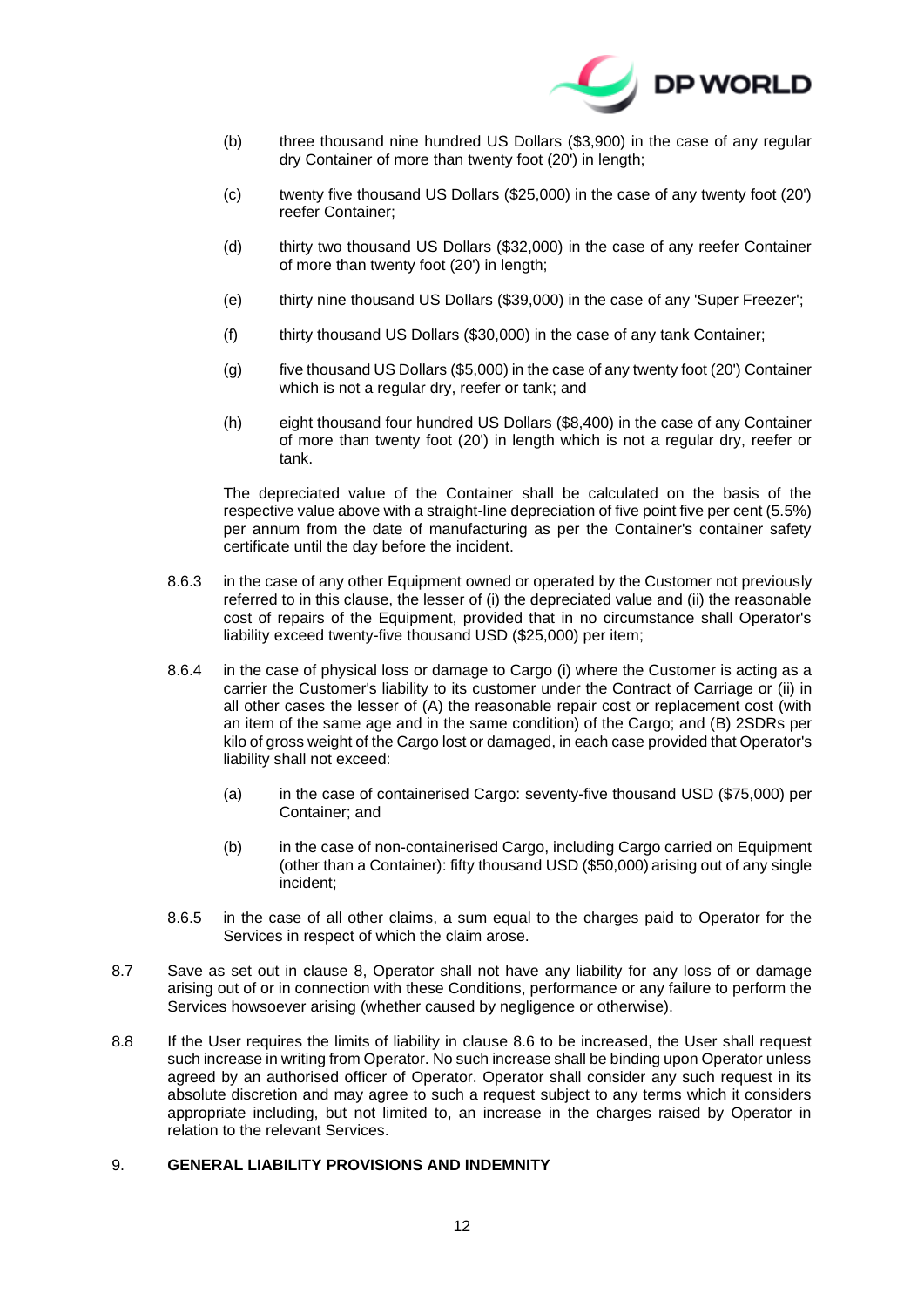

- 9.1 Exclusion of certain losses; Under no circumstances shall Operator be liable for any loss of profit, loss of market share, loss of goodwill, loss of future or anticipated sales, loss of production or factory "down time", damages, costs or expenses incurred or payable by the User to any third party (in each case whether direct or indirect) or any indirect or consequential loss.
- 9.2 Applicability of limits and exclusions; The limits and exclusions of liability in clauses [8](#page-9-2) and [9](#page-11-1) shall apply to any claim made against Operator whether such claim be made in contract, tort (including negligence), bailment breach of express or implied warranty or otherwise or otherwise.
- 9.3 De minimis; The User shall not make any claim against Operator where the value of the loss suffered by the User arising from the incident or event giving rise to the claim does not exceed one thousand USD (\$1000).
- 9.4 Time limits, notice period; No claim may be pursued by either Operator or the User (**Claimant**  for the purpose of this clause) against the other (**Recipient** for purposes of this clause) and the Recipient will be discharged of all liability whatsoever and howsoever, unless:
	- 9.4.1 in the case of an event which customarily requires a survey of damage, the Claimant must notify the Recipient as soon as reasonably practicable the Claimant becomes aware of the event. Failure to do so may release Recipient from liability with regards to any claim.
	- 9.4.2 the Recipient has been advised in writing of the event or events giving rise to the claim within sixty (60) days of their occurrence; and
	- 9.4.3 proceedings are commenced in accordance with clause [11.6](#page-16-0) and written notice thereof is received by the Recipient, within one (1) year of the occurrence of such event or events.
- 9.5 To the extent permitted by law, the Customer hereby agrees, for and on behalf of itself, and the Vessel owner, to waive any statutory right to limit liability for personal injury or property damage by establishing a limitation fund under any applicable international convention or national law governing the liability of owners and/or operators of seagoing vessels, including the Limitation Conventions. The Customer hereby warrants that it has the authority to bind the Vessel owner to such waiver of limitation. For the purpose of this clause, "Limitation Conventions" means the Convention on Limitation of Liability for Maritime Claims 1924, the Convention on Limitation of Liability for Maritime Claims 1957, the Convention on Limitation of Liability for Maritime Claims 1976, and the 1996 Protocol thereto.
- 9.6 Neither Operator nor User exclude or limit liability for death or personal injury caused by its negligence or the application of any provision of any applicable law to the extent that such exclusion would contravene that applicable law or cause any part of these Conditions to be void.
- 9.7 Indemnity; The User shall promptly indemnify Operator, its sub-contractors or any member of the Operator Group (and their respective employees, servants, agents, insurers or reinsurers) against all costs (including the costs of investigating and defending any claims), expenses, claims, losses, liabilities, orders, awards, fines, proceedings and judgments of whatsoever nature howsoever assumed, incurred or suffered by Operator, any of its sub-contractors or any member of the Operator Group (and their respective employees, servants, agents, insurers or reinsurers) as a result of or in connection with any of the following:
	- 9.7.1 the act, omission or instructions of the User, consignee, consignor or owner or other persons interested in the Cargo and/or Equipment and/or Vessel;
	- 9.7.2 any breach by the User of any of the warranties given or obligations undertaken by the User under these Conditions, including the provisions of clauses [4,](#page-5-0) [5](#page-6-1) and/or [6;](#page-7-1)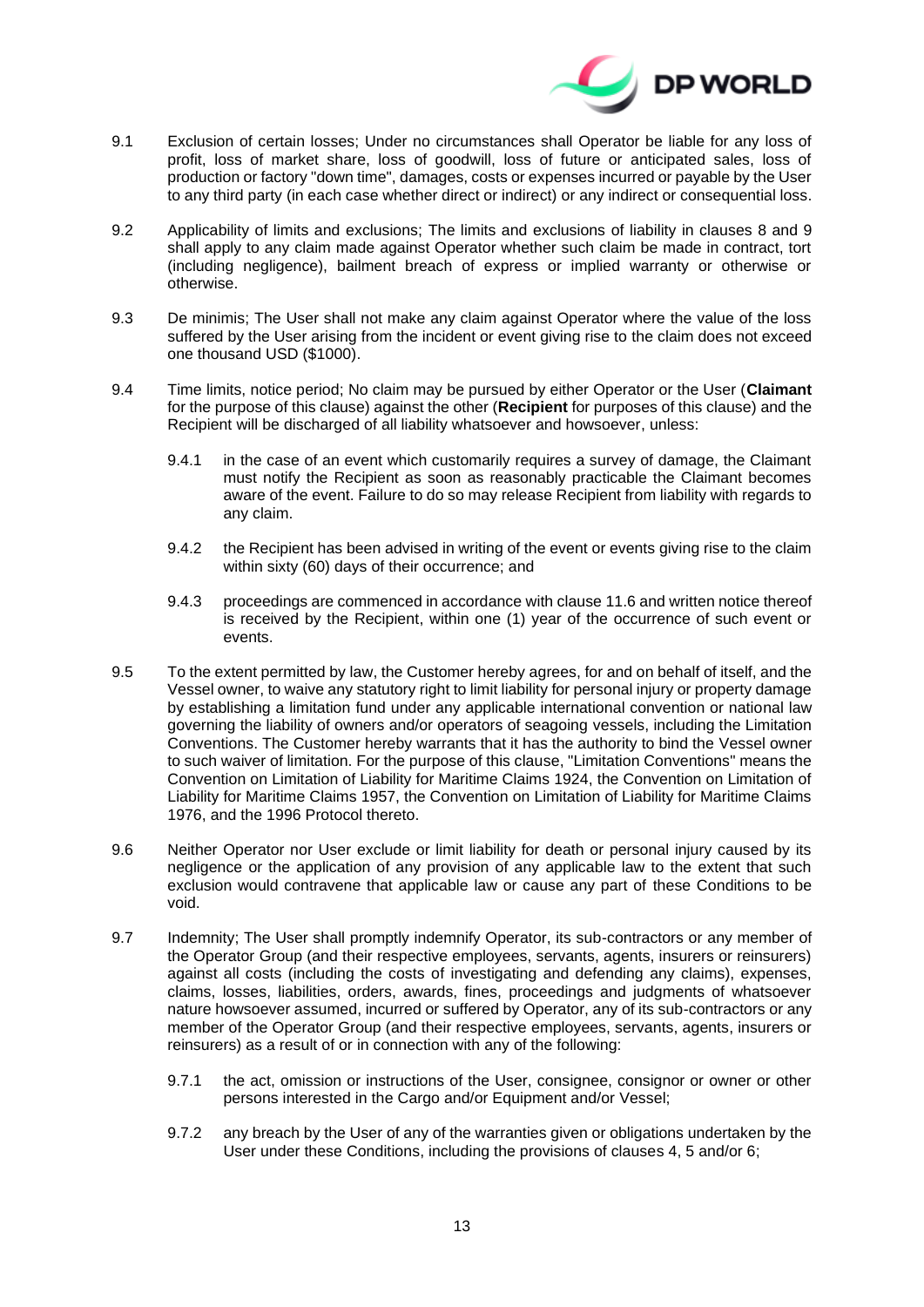

- 9.7.3 the User becoming liable to any other party (including to any authority having legal jurisdiction over the Services, the Terminal, the Vessel, the Containers, the Equipment and/or the Cargo) and/or incurring or suffering additional costs by reason of Operator carrying out the Customer's instructions;
- 9.7.4 any cause arising from or with respect to the Vessel, Containers, Equipment and/or Cargo for which Operator is not responsible;
- 9.7.5 Operator incurring liability in excess of its liability under the provisions of these Conditions regardless of whether such liability arises from, or in connection with a breach of contract, negligence or breach of duty by Operator, its agents, servants, members of the Operator Group or any of its sub-contractors; and
- 9.7.6 delayed, inaccurate or incomplete information whenever provided, including VGM information provided by, or on behalf of, the Customers on which Operator relies.
- <span id="page-13-0"></span>9.8 Contract of Carriage;
	- 9.8.1 The Customer (where acting as a carrier) undertakes to incorporate in all its Contracts of Carriage provisions to the effect that:
		- (a) Operator shall not be liable to any person other than the Customer in relation to the Cargo and no claim or allegation shall be made against Operator or any of its subcontractors whatsoever, whether directly or indirectly, which imposes or attempts to impose upon Operator or any of its subcontractors any liability whatsoever in connection with the Cargo, the carriage of the Cargo or Contract of Carriage, whether or not arising in contract, bailment, tort, negligence, breach of express or implied warranty or otherwise; and
		- (b) Operator and all its subcontractors shall have the benefit of all terms, rights, defences, provisions, conditions, exceptions, limitations and liberties in the Contract of Carriage benefiting the Customer, including the governing law and jurisdiction clauses (**Defences**), as if the Contract of Carriage (including the governing law and jurisdiction clauses thereof) were expressly for their benefit. In entering into the Contract of Carriage the Customer, to the extent of the Defences, does so not only on its own behalf but also as agent and/or trustee for Operator and its subcontractors, and Operator and its subcontractors shall, to the extent of the Defences, be or be deemed to be parties to the Contract of Carriage.
	- 9.8.2 Notwithstanding the liability of Operator to the Customer under these Conditions, if any claim or allegation should nevertheless be made against the Operator and/or any of its subcontractors (including in the event the Customer fails to incorporate the abovementioned provisions into the Contract of Carriage), the Customer indemnifies Operator on Operator's own behalf and on behalf of its subcontractors against all consequences thereof.
- 9.9 No Personal Liability; There is no agreement between the Customer and any director, employee or consultant (whether employed or self-employed) of the Operator (each an Employee) and any services provided by such Employees are provided on behalf of the Operator and not in his or her personal capacity and no Employee assumes any personal responsibility, obligation or duty to the Customer. The Customer undertakes that it will not bring any claim (including under these Conditions or in law of tort) against an Employee.
- 9.10 Insurance; Operator does not arrange insurance for or on behalf of the User or any other party. The User is solely responsible for arranging insurance or ensuring that insurance has been arranged in relation to any Cargo, Equipment, Vessel, subcontractor, agent or any person which or who may, at the instruction or direction of or on behalf of the User, enter upon the Terminal. The Customer must take out and maintain with insurers of international standing (which shall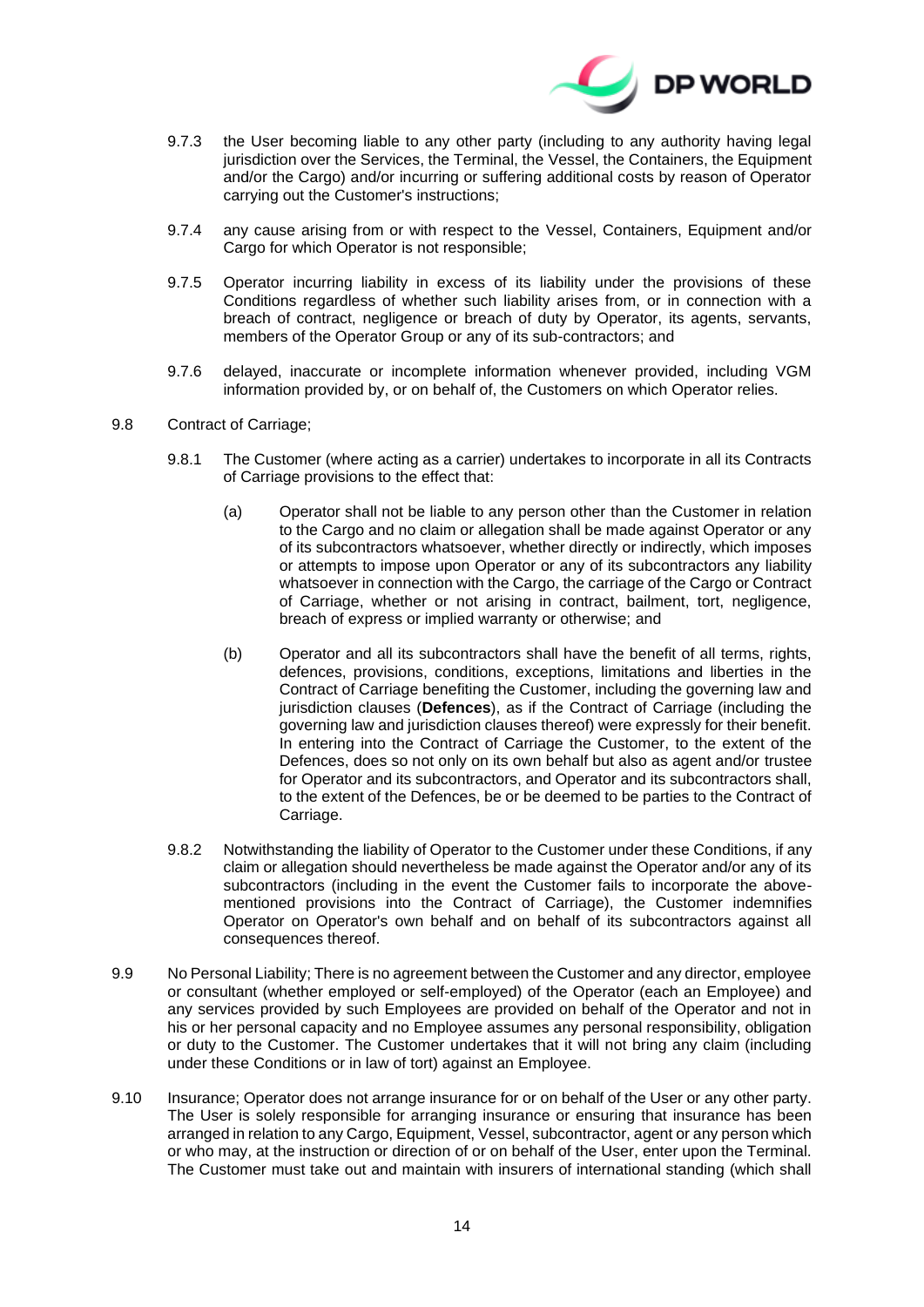

include any members of the International Group of P&I Clubs but also any other insurers acceptable to the Operator with a minimum credit rating of BBB) all such insurances and insure against such risks and for such sums as would normally be taken out by a prudent shipping operator including P&I Club insurances.

### <span id="page-14-0"></span>10. **TERMINAL DAMAGE**

- 10.1 In case of any Vessel allision causing damage to the Terminal or any of the Operator's facilities or equipment, the provisions of this clause [10](#page-14-0) shall apply. Vessel allisions cause the Operator and its affiliates significant financial losses including the costs associated with repair and/or repairing property; operational impact and inefficiencies, reputation damage; loss of business; increases in insurance premiums; unrecoverable legal costs; and management time and cost in responding to vessel allisions and investigating purchase and carriage options for repair and/or replacement of damaged property. In developing the following sections of these Conditions, the Operator has sought to provide for a regime that allows the Operator to recover its losses in a formulaic way and seeks to strike a fair balance between the interests of the Operator on the one hand and the Customer and Vessel owner on the other hand. The Customer hereby warrants that it has the authority to bind the Vessel owner to the following terms.
- 10.2 The Customer hereby agrees, for and on behalf of itself, and the Vessel owner, that in the event of any vessel allision causing damage to the Terminal or any of the Operator's facilities or Equipment, the Customer and the Vessel owner will provide security, in a form acceptable to the Operator, for the Operator's worst realistic case losses, as determined by the Operator, plus two and half (2.5) years interest and costs together with written agreement from the Customer as to the Operator's submission for appropriate jurisdiction. In the event that such security is not provided, the Operator shall, without prejudice to any other remedies available to it, be entitled to arrest the Vessel at the Terminal or elsewhere until such time as the foregoing security and written agreement have been provided by the Customer or Vessel owner.
- 10.3 The Customer agrees (for and on behalf of itself and the Vessel owner) that the Operator shall only be required to obtain a maximum of three (3) quotations from contractors in respect of the repair or replacement of damaged Terminal infrastructure or equipment. In the event of the Operator's property being damaged, the Operator shall be entitled to recover from the Customer or the Vessel owner the cost of repairing or restoring the damaged portion of the property to a condition substantially the same as, but not better or more extensive than, its condition when new. In the event of the Operator's property being destroyed (which for the purposes of this clause shall mean when the property cannot be repaired within a reasonable time or to a condition at least equal to its condition prior to damage without incurring costs greater than the value of the property prior to it being damaged), the Operator shall be entitled to recover from the Customer or the Vessel owner the cost of replacing the damaged property with a similar property in a condition equal to, but not better or more extensive than, its condition when new.
- <span id="page-14-1"></span>10.4 Each party shall appoint, or procure that their insurers appoint on its behalf, a professional and independent forensic accountant to quantify the actual losses (including financial and business interruption losses) suffered by the Operator arising from the vessel allision. The parties shall provide all appointed forensic accountants with all reasonable co-operation and documents.
- <span id="page-14-2"></span>10.5 Within fifteen (15) days of the six (6)-month anniversary of the date of the vessel allision, the appointed forensic accounts shall jointly issue a summary of the actual losses suffered by the Operator arising from the vessel allision during the period of six (6) months from the date of the vessel allision.
- 10.6 If the forensic accountants disagree on the assessment of losses under clause 10.5, then each forensic account shall, within 5 days of the expiry of the period stipulated in 10.5 above, issue to the parties its sole assessment of the losses suffered by the Operator arising from the vessel allision during the period of six (6) months from the date of the vessel allision. If the results of the loss assessments made by the two (2) forensic accountants appointed by the parties (or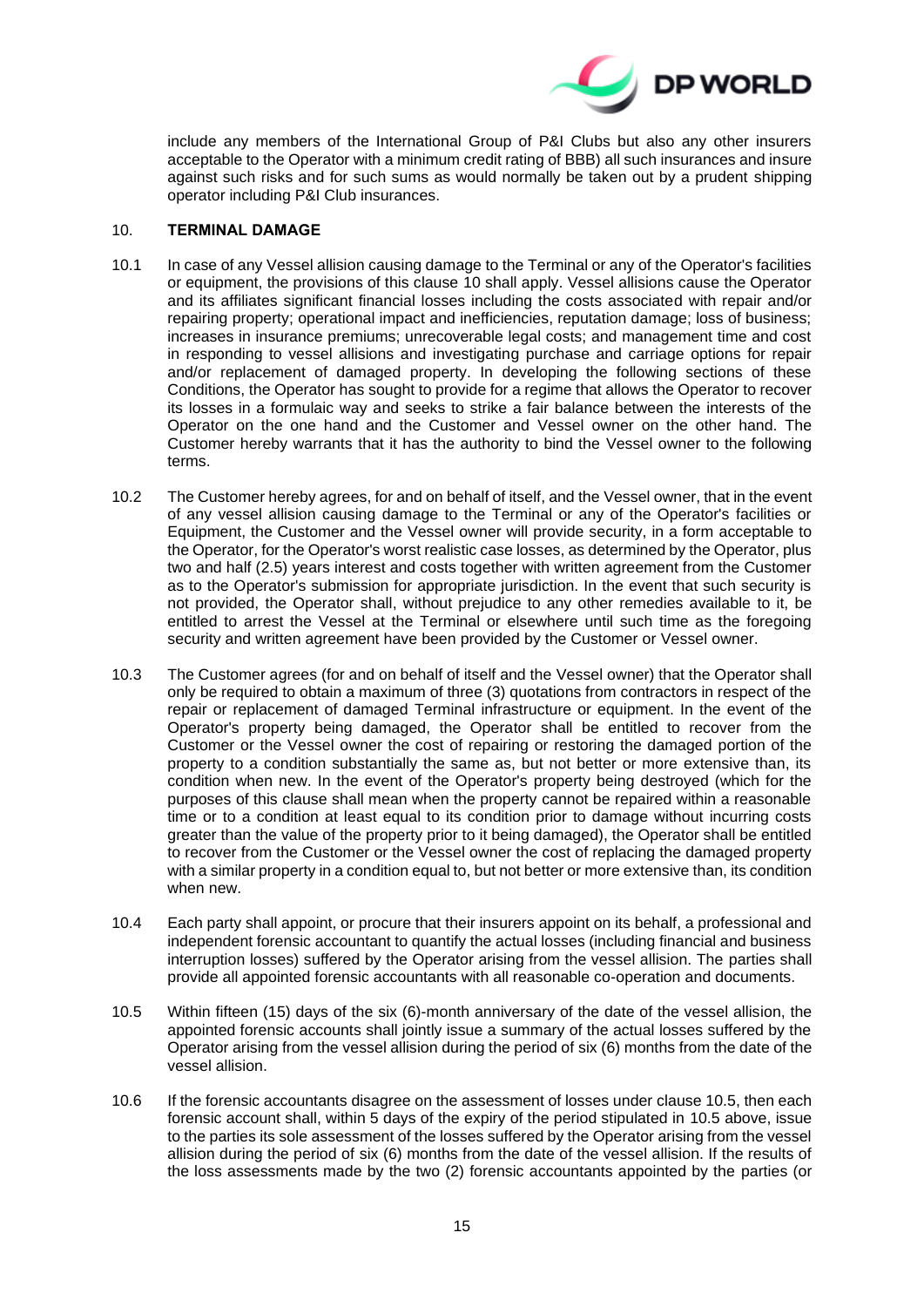

their insurers) pursuant to clause [10.4](#page-14-1) differ by ten percent (10%) or less, then such values will be averaged and such result shall be final and binding for the parties as the value of the business interruption element of the Operator's claim for the applicable period.

- <span id="page-15-0"></span>10.7 If the results of the loss assessments made by the two (2) forensic accountants appointed by the parties (or their insurers) pursuant to clause [10.4](#page-14-1) differ by more than ten percent (10%), then the parties shall mutually agree and appoint a third independent appraiser or, if not so agreed with seven (7 days) of the date of a written notice from one party to the other proposing the identity of a third independent appraiser then an independent third party appraiser shall be appointed by the ICC International Centre for Expertise (or such other body agreed by the parties), and such appraiser shall select one (1) of the two (2) valuations which, in its sole opinion, based on good industry practice, shall be final and binding for the parties as the value of the business interruption element of the Operator's claim for the applicable period.
- 10.8 The process set out in clause [10.5](#page-14-2) to [10.7](#page-15-0) shall be repeated every six (6) months until such time as the Terminal has resumed full operations (with a final reconciliation loss assessment to be conducted following the resumption of full operations).
- 10.9 Costs of appointed forensic accountants The parties shall bear their own costs in relation to the appointment of any forensic accountants pursuant to this clause [7.](#page-7-2) The cost of any third independent appraiser appointed in accordance with clause [8.7](#page-11-2) shall be shared equally between the parties.
- 10.10 The Customer shall pay to the Operator, in addition to any other remedies available to the Operator under this Agreement or at law, the amount determined pursuant to clause [10.5](#page-14-2) to [10.7](#page-15-0) within thirty (30) days of receipt of an invoice from the Operator issued following completion of the process set out in clause [10.5](#page-14-2) to [10.7.](#page-15-0)

## 11. **MISCELLANEOUS PROVISIONS**

- 11.1 Entire agreement; (a) Subject to 11.1(b), these Conditions comprise the entire agreement between the parties with respect to the Services and any representations or statements whether made orally or written elsewhere are hereby excluded, provided that this clause shall not exclude or limit any liability or any right which any party may have in respect of pre-contractual statements made or given fraudulently; (i) hereby excludes, to the fullest extent permitted, all conditions, warranties or other terms implied or expressed by applicable law; and (ii) supersedes all previous agreements and arrangements between the parties with respect to the provision of the Services. (b) Operator may issue separate terms and conditions governing the provision of special services which are not covered by the published tariff or a. Unless specified otherwise in writing, such additional terms and conditions shall apply in respect of the special services and these Conditions shall continue to apply to the extent they are applicable.
- 11.2 EDI Communications; This clause shall apply (without prejudice to the other clauses in these Terms) where partial or exclusive transmission and interchange of information between the parties happens by means of an electronic data interchange system whereby electronic messages are transmitted from one party to another party ("EDI System"). The parties shall ensure that all such electronic communications are in compliance with the United Nations standards for Electronic Data Interchange for Administration, Commerce and Trade. The parties shall maintain (without modification) a data log of EDI System messages exchanged between them including details of times of transmission ("Data Log"). Data contained in the Data Log shall be retained by way of record for a period of not less than twelve (12) months. The Data Log may be maintained on computer media or other suitable means provided that, if it is necessary to do so, the data must be capable of being readily retrieved and presented in human readable form. Each of the parties shall take reasonable care in so far as it is within its power to do so to ensure that EDI System transmissions are secure and that unauthorised access to its EDI System is prevented. The parties agree that in the event of any complete or partial breakdown or failure of the EDI System and/or any related intermediary service platform, they will each take necessary steps to ensure the continued transmission and receipt of relevant messages, notices and information by alternative and/or additional means such that the